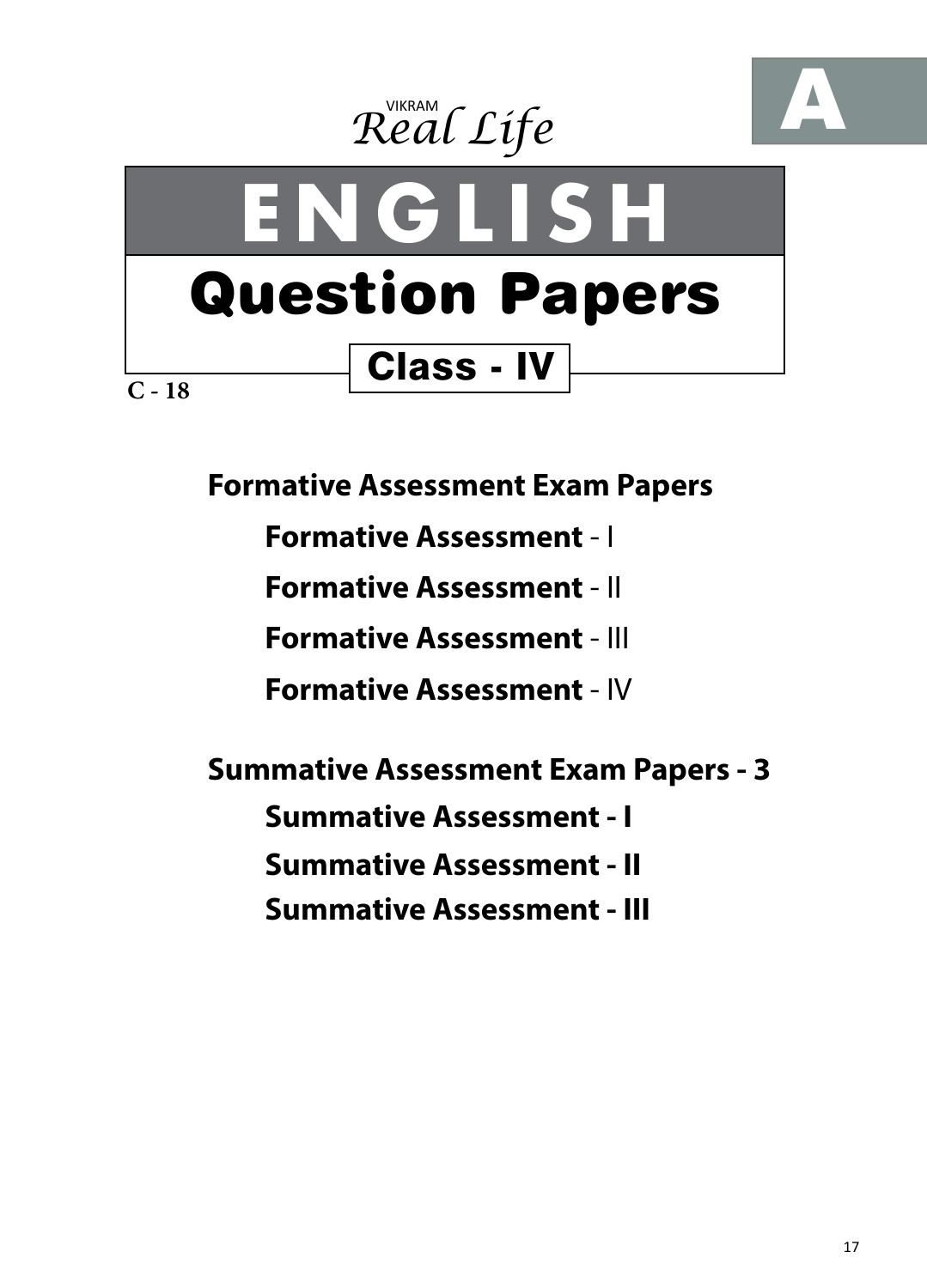## LESSON PLAN

## **CLASS - 4**

|            | Months             | Real Life English Textbook |
|------------|--------------------|----------------------------|
| $FA - I$   | June - July        | Lessons: 1, 2              |
| $FA - II$  | August             | Lessons: 3                 |
| $SA - I$   | September          | Lessons: 1 - 4             |
| $FA - III$ | October - November | Lessons: 5, 6              |
| $SA - II$  | December           | Lessons: 1 - 8             |
| $FA - III$ | January - February | Lessons: 9 - 11            |
|            | March              |                            |
| $SA - III$ | April              | Lessons: $1 - 13$          |
|            |                    |                            |
|            |                    |                            |
|            |                    |                            |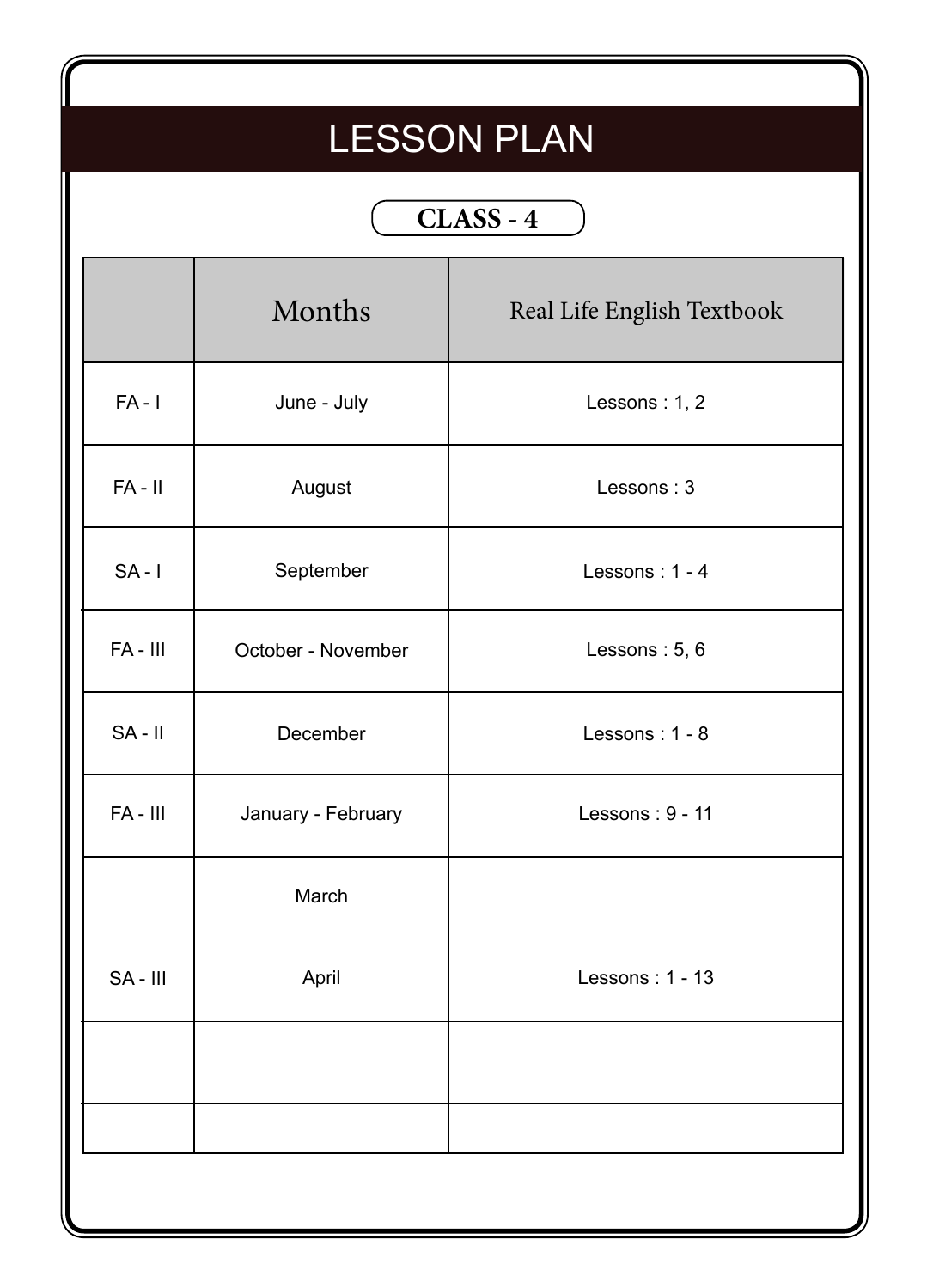|       | C-18 Real Life<br><b>TEXT BOOK</b>                                            | <b>FORMATIVE ASSESSMENT - I</b>                                 |        |                 |                     |                    |
|-------|-------------------------------------------------------------------------------|-----------------------------------------------------------------|--------|-----------------|---------------------|--------------------|
|       | Syllabus:<br><b>Text Book</b><br>Lessons : 1-2; P.No. : 5-15   Time : 1 Hour] | Class - IV : : VIKRAM Real Life - English                       |        | [Max. Marks: 25 | 25                  |                    |
| Name: |                                                                               |                                                                 | Class: | Section:        | <b>Roll No.</b>     |                    |
|       |                                                                               | I. Answer the following questions.                              |        |                 | $(5 \times 2 = 10)$ |                    |
|       |                                                                               | 1) How did the crane carry the crab?                            |        |                 |                     |                    |
|       |                                                                               |                                                                 |        |                 |                     |                    |
|       |                                                                               | 2) What was the old woman doing?                                |        |                 |                     |                    |
|       |                                                                               |                                                                 |        |                 |                     |                    |
|       |                                                                               |                                                                 |        |                 |                     |                    |
|       |                                                                               | 3) What did the crane say to the fish?                          |        |                 |                     |                    |
|       |                                                                               |                                                                 |        |                 |                     |                    |
|       |                                                                               | 4) Where did sonu see an old woman?                             |        |                 |                     |                    |
|       |                                                                               |                                                                 |        |                 |                     |                    |
|       |                                                                               | 5) Where was the lake located?                                  |        |                 |                     |                    |
|       |                                                                               |                                                                 |        |                 |                     |                    |
|       |                                                                               |                                                                 |        |                 |                     |                    |
|       |                                                                               | II. Read the following and write TRUE or FALSE in each bracket. |        |                 |                     | $(3 \times 1 = 3)$ |
| 1)    |                                                                               | The crane showed a new lake to the first fish.                  |        |                 | $\left[ \right]$    | J                  |
| 2)    |                                                                               | The old woman sweeps cobwebs in the sky.                        |        |                 |                     |                    |

3) The fish did not want to go with the crane to the new lake. [ ]

 $\lambda$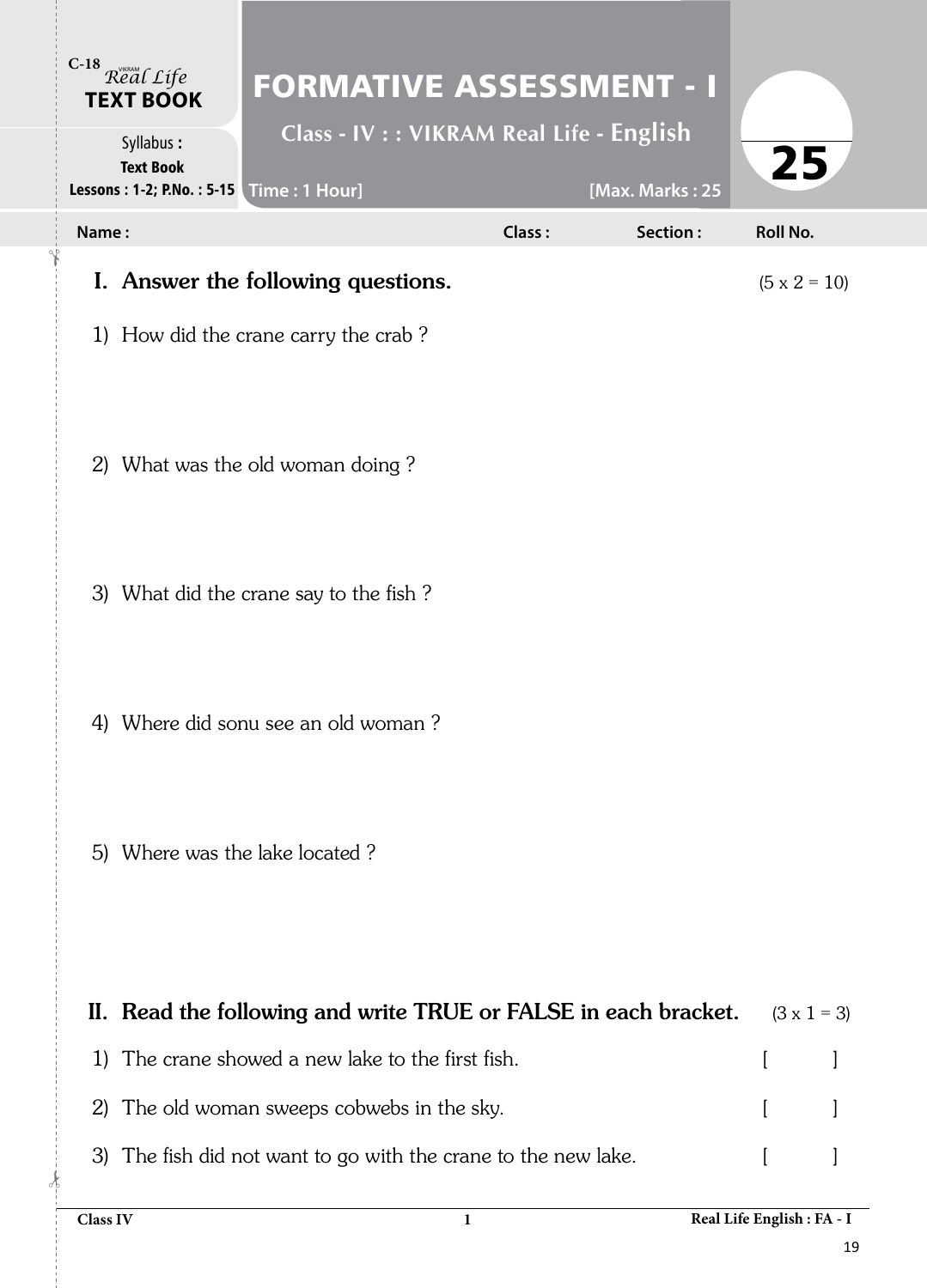|  | III. Write the appropriate meaning for the following. | $(3 \times 1 = 3)$ |
|--|-------------------------------------------------------|--------------------|
|  |                                                       |                    |
|  |                                                       |                    |
|  |                                                       |                    |
|  | IV. Write the opposites for the following.            | $(3 \times 1 = 3)$ |
|  |                                                       |                    |
|  |                                                       |                    |
|  |                                                       |                    |

|  | V. Fill in the blanks with the following words. |  |
|--|-------------------------------------------------|--|
|  |                                                 |  |

 $(6 \times 1 = 6)$ 

|                                             | taller,                                    | bigger,                              | faster, | longer, | heavier, | brighter |  |  |  |  |
|---------------------------------------------|--------------------------------------------|--------------------------------------|---------|---------|----------|----------|--|--|--|--|
|                                             | 1) I can run very fast. My brother can run |                                      |         |         |          |          |  |  |  |  |
| 2) My pencil is long. My sister's pencil is |                                            |                                      |         |         |          |          |  |  |  |  |
| 3) Golu's house is big. But my house is     |                                            |                                      |         |         |          |          |  |  |  |  |
|                                             |                                            | 4) This star is bright. That star is |         |         |          |          |  |  |  |  |
|                                             |                                            | 5) I am tall. But my brother is      |         |         |          |          |  |  |  |  |
|                                             |                                            | 6) His bag is heavy. My bag is       |         |         |          |          |  |  |  |  |
|                                             |                                            |                                      |         |         |          |          |  |  |  |  |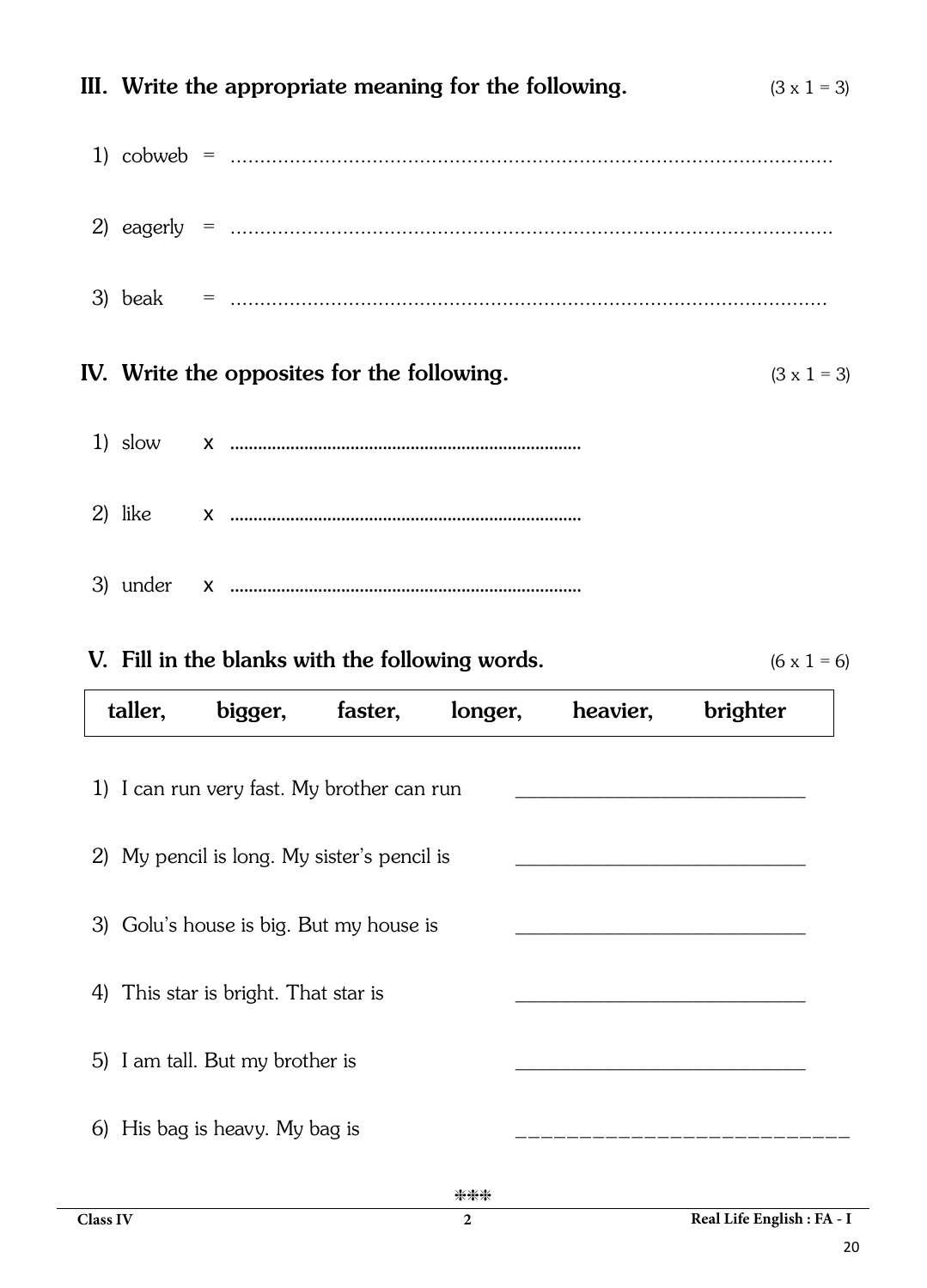|       | C-18 Real Life<br><b>TEXT BOOK</b>   | <b>FORMATIVE ASSESSMENT - II</b>                                                                                       |        |                 |                    |
|-------|--------------------------------------|------------------------------------------------------------------------------------------------------------------------|--------|-----------------|--------------------|
|       | <b>Syllabus:</b><br><b>Text Book</b> | Class - IV : Vikram Real Life English<br>Lesson : 3; P.No.s: 16-21   Time : 1 Hour]                                    |        | [Max. Marks: 25 | 25                 |
| Name: |                                      |                                                                                                                        | Class: | Section:        | <b>Roll No.</b>    |
|       |                                      | I. Answer the following questions.<br>1) What is a cloud made up of ?                                                  |        |                 | $(4 \times 2 = 8)$ |
|       |                                      | 2) How does a cloud become rain?                                                                                       |        |                 |                    |
|       |                                      | 3) What was the shape of the cloud that Sonu saw?                                                                      |        |                 |                    |
|       |                                      | 4) How does water in lakes, rivers and seas turn into water vapour?                                                    |        |                 |                    |
|       |                                      | II. Fill in the following blanks using a question word given below. $(5 \times 1 = 5)$<br>(what, who, where, why, how) |        |                 |                    |
|       | I am going to the market.            |                                                                                                                        |        |                 |                    |
|       |                                      | My father is taking me to the market.                                                                                  |        |                 |                    |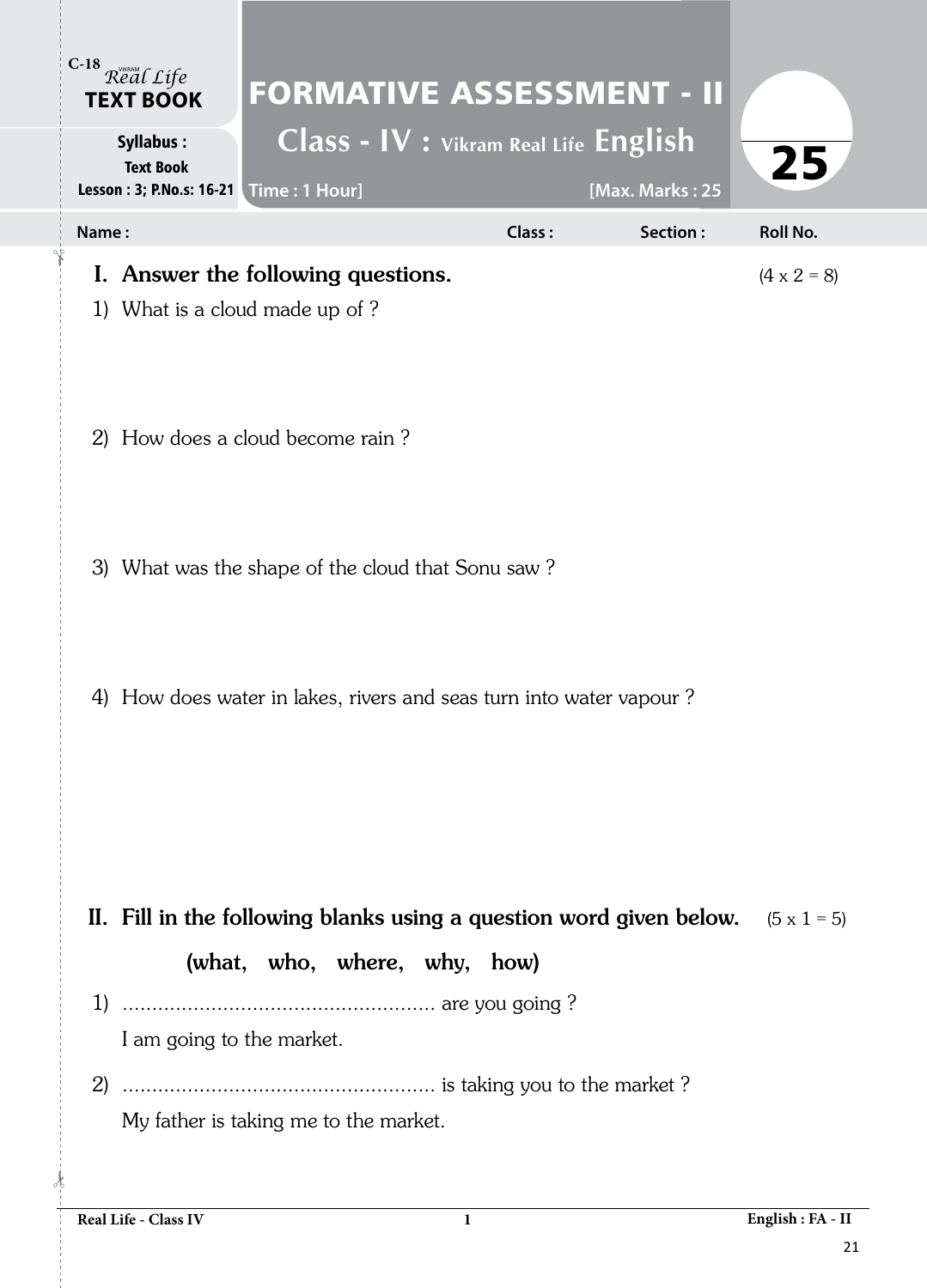| 3) |                                                                      |                    |
|----|----------------------------------------------------------------------|--------------------|
|    | We are going in an auto.                                             |                    |
|    |                                                                      |                    |
|    | She is doing homework.                                               |                    |
|    |                                                                      |                    |
|    | I want to buy new clothes for my birthday.                           |                    |
|    | III. Read the following and write True or False in each bracket.     | $(4 \times 1 = 4)$ |
|    | 1) Sonu saw an elephant in the sky.                                  |                    |
|    | 2) A cloud is made of smoke.                                         |                    |
|    | 3) Sonu was looking at the clouds in the sky.                        |                    |
|    | 4) Water from the taps becomes water vapour and turns into clouds. [ |                    |
|    | IV. Write the meanings for the following.                            | $(5 \times 1 = 5)$ |
|    | 1) Vapour                                                            |                    |
|    | 2) due to<br>= ………………………………………………………………………………………                     |                    |
|    | 3) droplets<br>$=$                                                   |                    |
|    | 4) particles                                                         |                    |
|    | 5) a million                                                         |                    |
|    | V. Look at the following shadows and write how they are.             | $(3 \times 1 = 3)$ |
| 1) |                                                                      |                    |
| 2) |                                                                      |                    |
| 3) |                                                                      |                    |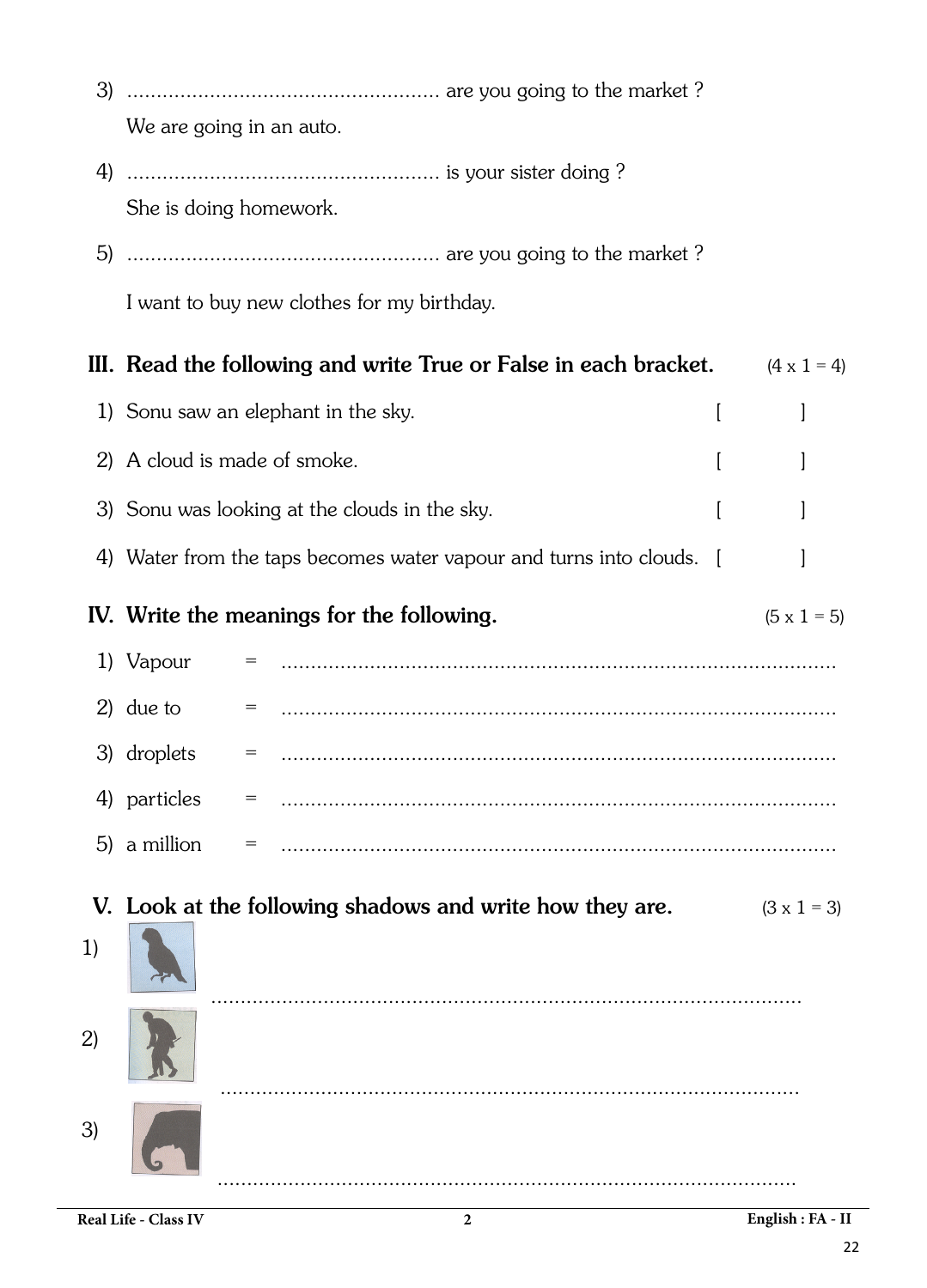| C-18 Real Life<br><b>TEXT BOOK</b><br><b>Syllabus:</b>        | <b>FORMATIVE ASSESSMENT-III</b><br>Class - IV : Vikram Real Life English |        |                 |                     |
|---------------------------------------------------------------|--------------------------------------------------------------------------|--------|-----------------|---------------------|
| <b>Text Book</b><br>Lessons: 5-6; P.No.s: 32-43 Time: 1 Hour] |                                                                          |        | [Max. Marks: 25 | 25                  |
| Name:                                                         |                                                                          | Class: | Section:        | <b>Roll No.:</b>    |
|                                                               | I. Answer the following questions.                                       |        |                 | $(5 \times 2 = 10)$ |
|                                                               | 1) Who was the first person to travel in space? When did this happen?    |        |                 |                     |
|                                                               | 2) What is prettier than bridges and what does it bridge?                |        |                 |                     |
|                                                               | 3) What was celebrated in the year 2003?                                 |        |                 |                     |
| 4) Where do ships sail?                                       |                                                                          |        |                 |                     |
|                                                               | 5) What does a rainbow build from Earth to sky?                          |        |                 |                     |
|                                                               | II. Read the following and write True or False in each bracket.          |        |                 | $(5 \times 1 = 5)$  |
|                                                               | 1) Yuri Gagarin was the first person to go to space.                     |        | $\mathsf{L}$    | ]                   |
| 2)                                                            | Tenzing Norgay was a mountaineer.                                        |        |                 |                     |
|                                                               | 3) Yuri Gagarin died in an air crash.                                    |        |                 |                     |
| Real Life - Class IV                                          |                                                                          | 1      |                 | English: FA - III   |

23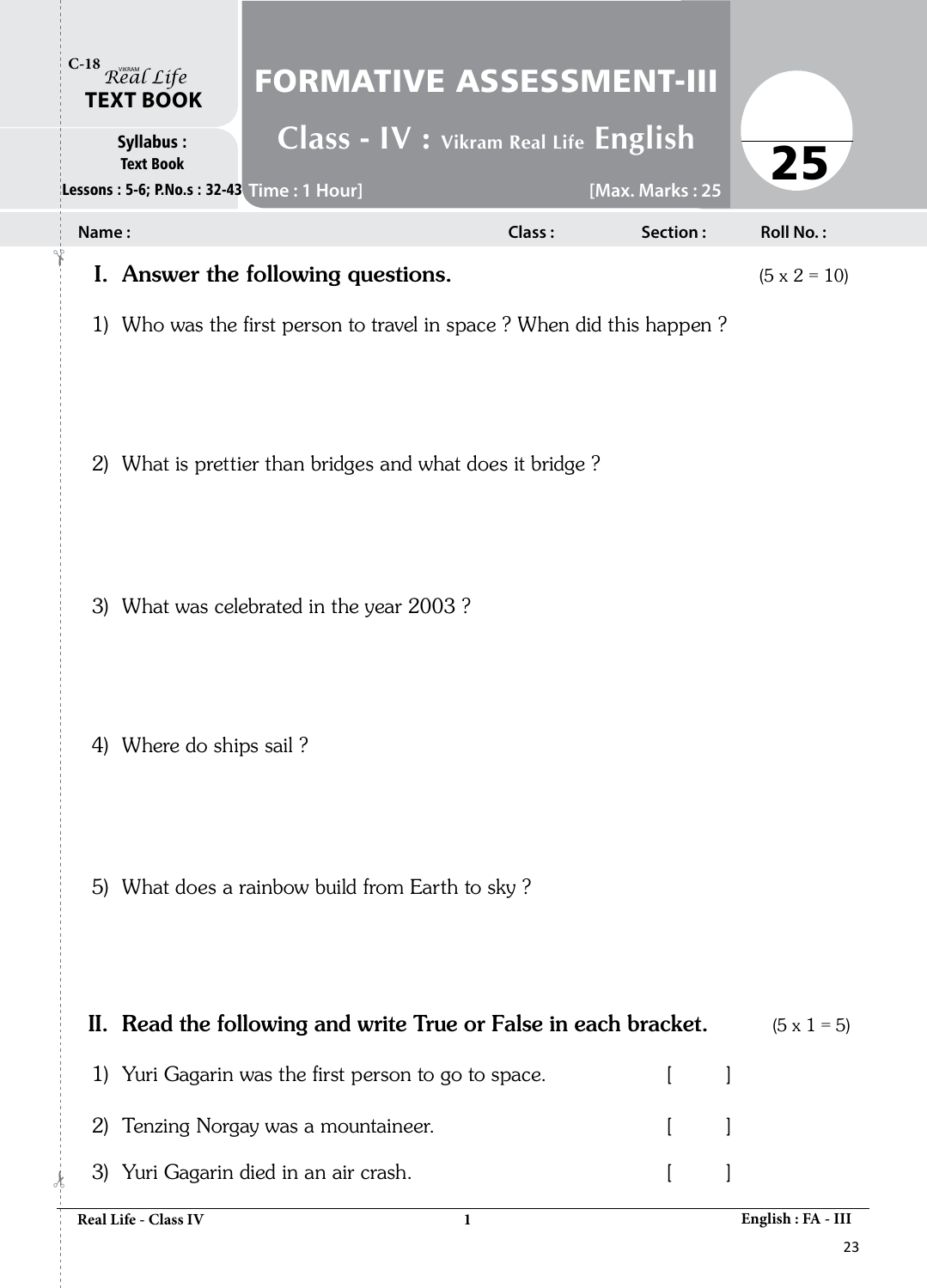| 4) Edmund Hillary was a porter.                             |                                                                                 |                    |  |
|-------------------------------------------------------------|---------------------------------------------------------------------------------|--------------------|--|
|                                                             | 5) Tenzing Norgay led many expeditions to the Himalayas.                        |                    |  |
|                                                             | III. Write the appropriate meaning for the following.                           | $(5 \times 1 = 5)$ |  |
|                                                             |                                                                                 |                    |  |
|                                                             |                                                                                 |                    |  |
| 3) space                                                    |                                                                                 |                    |  |
| 4) bridge                                                   |                                                                                 |                    |  |
| 5) sail                                                     |                                                                                 |                    |  |
|                                                             | IV. Rewrite the following sentences as shown in the example. $(5 \times 1 = 5)$ |                    |  |
| $\mathop{\textrm{Ex}}\nolimits$ : Boats sail on the rivers. |                                                                                 |                    |  |
| A boat sails on the rivers.                                 |                                                                                 |                    |  |
| 1) Cows eat grass.                                          |                                                                                 |                    |  |
|                                                             |                                                                                 |                    |  |
| 2) Clouds travel in the sky.                                |                                                                                 |                    |  |
|                                                             |                                                                                 |                    |  |
|                                                             | 3) The trees give us fresh air.                                                 |                    |  |
|                                                             | A tree                                                                          |                    |  |
| 4) Aeroplanes fly high.                                     |                                                                                 |                    |  |
|                                                             |                                                                                 |                    |  |
| 5) Cats run after rats.                                     |                                                                                 |                    |  |
|                                                             |                                                                                 |                    |  |
|                                                             | ***                                                                             |                    |  |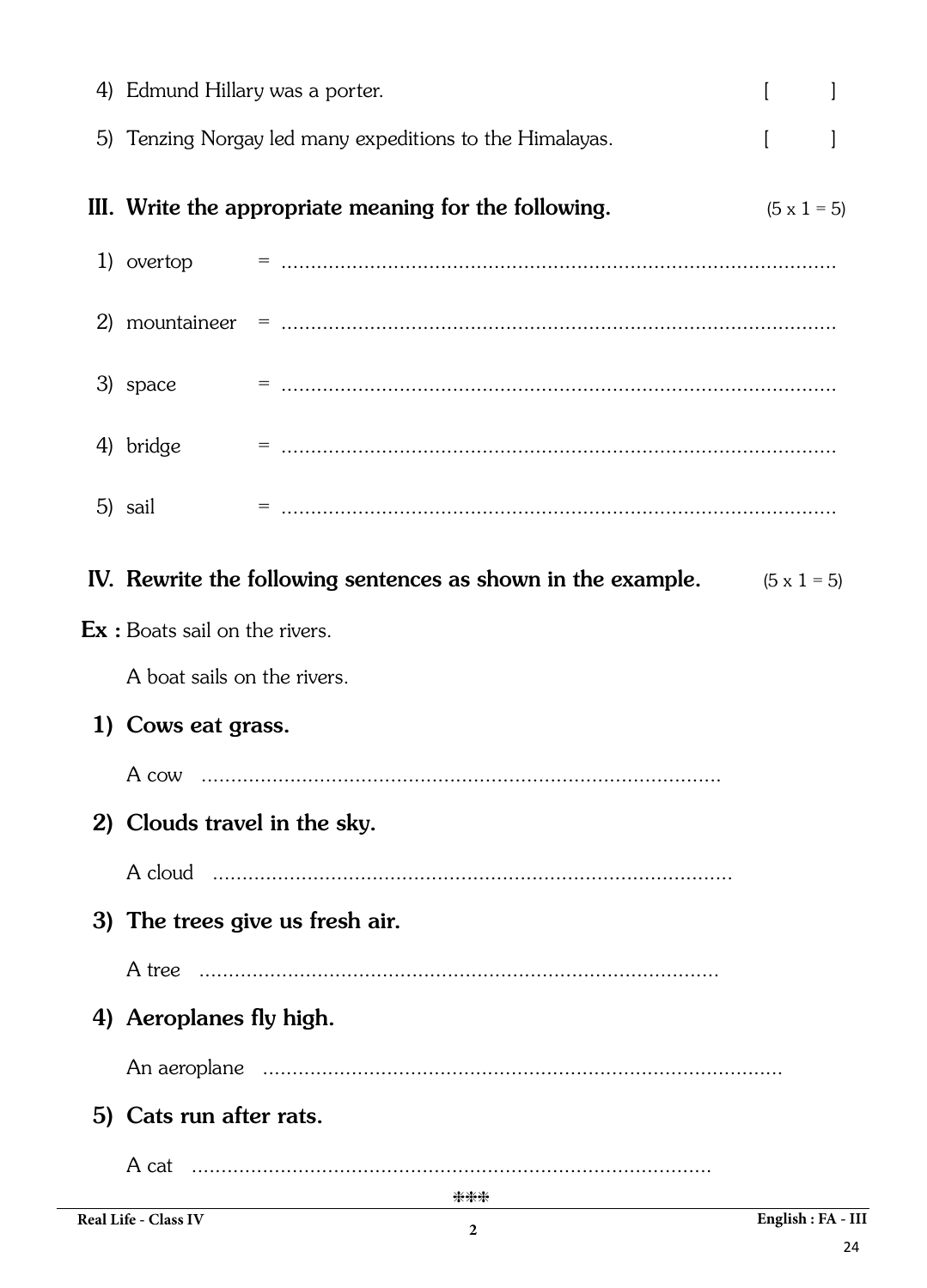| $C-18$ | Real Life<br><b>TEXT BOOK</b>                                | <b>FORMATIVE ASSESSMENT-IV</b>                           |                                       |        |                 |                     |
|--------|--------------------------------------------------------------|----------------------------------------------------------|---------------------------------------|--------|-----------------|---------------------|
|        | Syllabus:<br><b>Text Book</b><br>Lessons: 9-11; P.No.: 60-79 | Time: 1 Hour]                                            | Class - IV : Vikram Real Life English |        | [Max. Marks: 25 | 25                  |
| Name:  |                                                              |                                                          |                                       | Class: | Section:        | Roll No.            |
|        |                                                              | I. Answer the following questions.                       |                                       |        |                 | $(5 \times 2 = 10)$ |
|        |                                                              | 1) What did the poet see there?                          |                                       |        |                 |                     |
|        |                                                              | 2) Why do you think that no frog was a dunce in the lot? |                                       |        |                 |                     |
|        |                                                              | 3) Where did Ratna want to go and live?                  |                                       |        |                 |                     |
|        |                                                              | 4) What rules should the frogs follow?                   |                                       |        |                 |                     |
|        |                                                              | 5) What sounds did he hear there?                        |                                       |        |                 |                     |
|        |                                                              | II. Write the meanings for the following.                |                                       |        |                 | $(3 \times 1 = 3)$  |
|        | 1) furniture                                                 |                                                          |                                       |        |                 |                     |
|        | 2) vest                                                      |                                                          |                                       |        |                 |                     |
|        | 3) gaiety                                                    | =                                                        |                                       |        |                 |                     |
|        | Real Life - Class IV                                         |                                                          | 1                                     |        |                 | English : FA-IV     |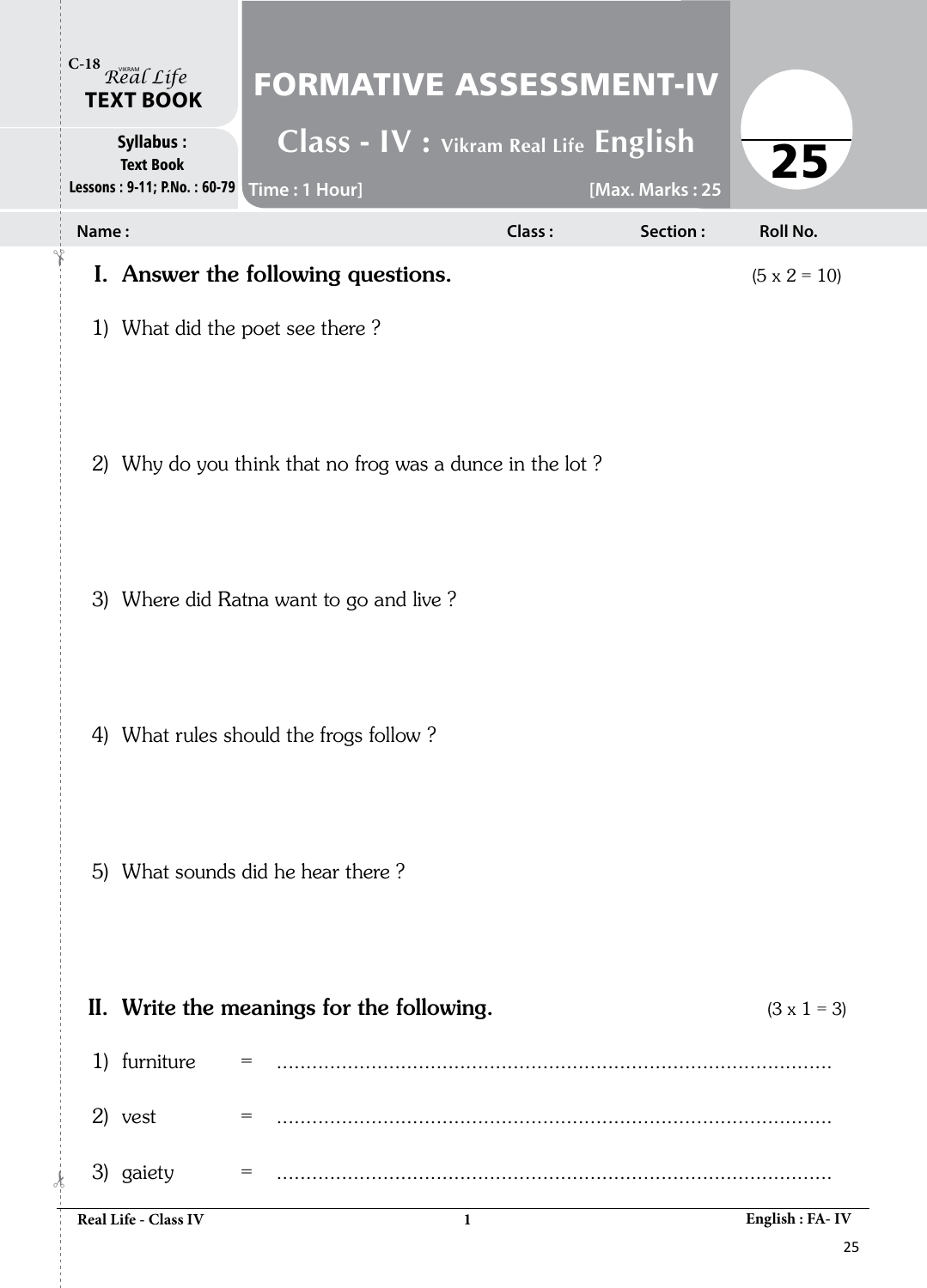|    | III. Write the opposites for the following.<br>$(3 \times 1 = 3)$                                                                                    |                    |  |  |  |  |
|----|------------------------------------------------------------------------------------------------------------------------------------------------------|--------------------|--|--|--|--|
|    | 1) happy<br><b>X</b>                                                                                                                                 |                    |  |  |  |  |
|    | 2) broken                                                                                                                                            |                    |  |  |  |  |
|    |                                                                                                                                                      |                    |  |  |  |  |
|    | IV. Read the following and write True or False in each bracket.                                                                                      | $(4 \times 1 = 4)$ |  |  |  |  |
|    | 1) One day Gopal brought home a big fish.                                                                                                            | $\left[ \right]$   |  |  |  |  |
| 2) | The master frog sits on a chair.                                                                                                                     |                    |  |  |  |  |
| 3) | Gopal and Ratna lived near the river Godavari.                                                                                                       |                    |  |  |  |  |
| 4) | Froggies do not follow any rules in the school.                                                                                                      | $\left[ \right]$   |  |  |  |  |
|    | V. Using everyday, sometimes or never, answer the following questions.                                                                               |                    |  |  |  |  |
|    | 1) How often do your teachers punish you?                                                                                                            | $(3 \times 1 = 3)$ |  |  |  |  |
|    |                                                                                                                                                      |                    |  |  |  |  |
|    | 2) How often do you go to playground?                                                                                                                |                    |  |  |  |  |
|    |                                                                                                                                                      |                    |  |  |  |  |
|    | 3) How often do you watch TV?                                                                                                                        |                    |  |  |  |  |
|    |                                                                                                                                                      |                    |  |  |  |  |
|    | VI. Read the following sentences and write who said these sentences and to<br>whom.                                                                  |                    |  |  |  |  |
|    | 1) "She can't have everything she wants".                                                                                                            | $(2 \times 1 = 2)$ |  |  |  |  |
|    |                                                                                                                                                      |                    |  |  |  |  |
|    | 2) "No, I want food and a new dress everyday".                                                                                                       |                    |  |  |  |  |
|    |                                                                                                                                                      |                    |  |  |  |  |
|    | ***<br>$\begin{bmatrix} \text{Real} & \text{H} \\ \text{Real} & \text{R} \end{bmatrix}$<br>$\boxed{\mathbf{Endich} \cdot \mathbf{EA} - \mathbf{IV}}$ |                    |  |  |  |  |

**2**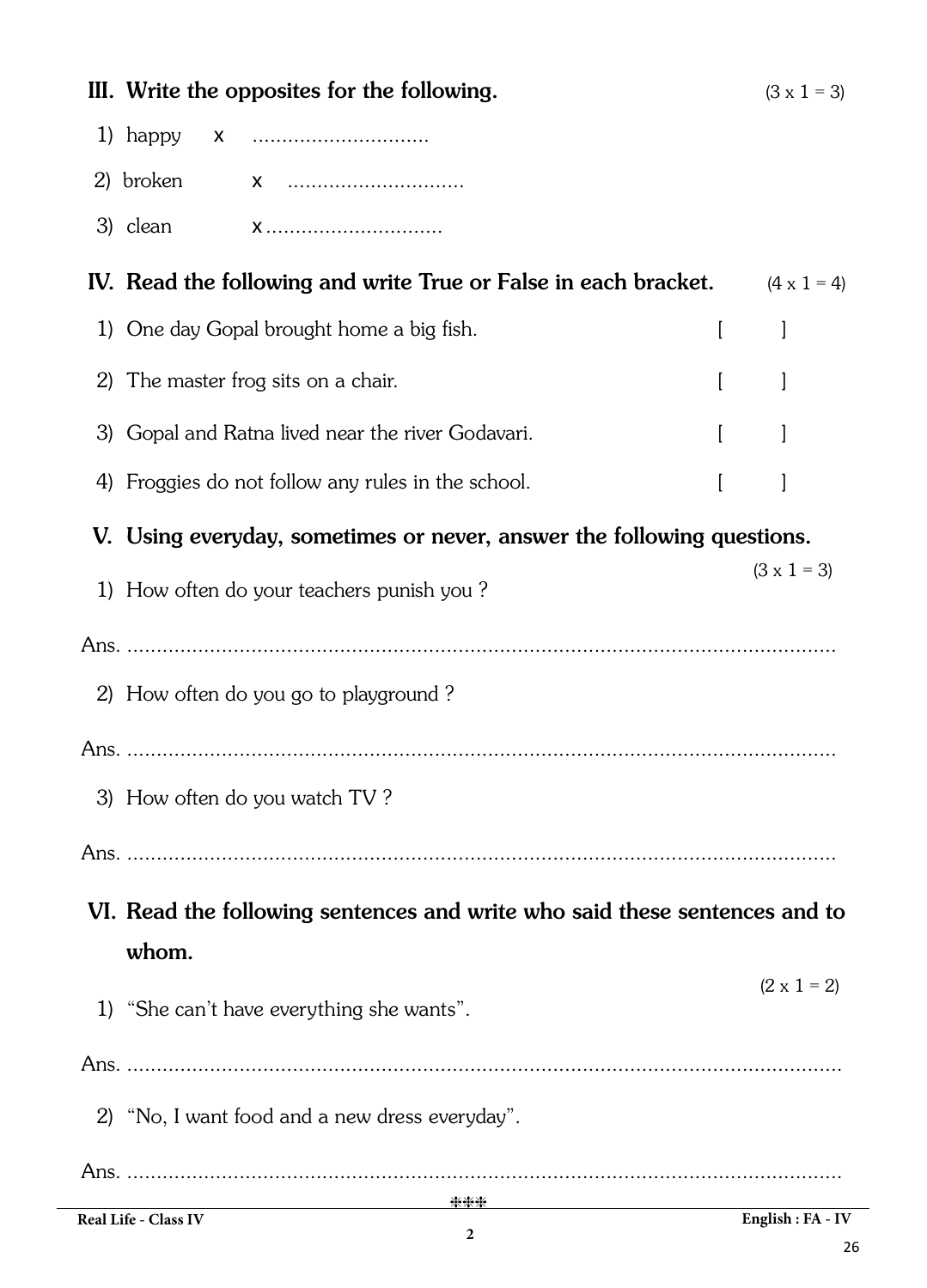

|      | I. Answer the following questions.                                | $(10 \times 2 = 20)$ |
|------|-------------------------------------------------------------------|----------------------|
| 1.   | What was the dream that the man in the shop had?                  |                      |
| 2.   | How does water in lakes, rivers and seas turn into water vapour ? |                      |
| 3.   | How much was the doll ?                                           |                      |
| 4.   | What did Kanaya say when he saw the doll in Kiju's hands ?        |                      |
| 5.   | What did the crane say to the fish ?                              |                      |
| 6.   | How was the new lake ?                                            |                      |
| 7.   | How did the crane carry the crab?                                 |                      |
| 8.   | What was the shape of the cloud that Sonu saw ?                   |                      |
| 9.   | How did the crane die ?                                           |                      |
| 10.  | Why did Kiju go to the shop so many times ?                       |                      |
| II.  | Write 'T' for True statements and 'F' for False statements.       | $(6 \times 1 = 6)$   |
| 1.   | Kiju did not have enough money to buy the doll.                   |                      |
| 2.   | Kanya was not happy to see the doll.                              |                      |
| 3.   | The crane showed a new lake to the first fish.                    |                      |
| 4.   | The old woman sometimes sweeps cobwebs on the ground.             |                      |
| 5.   | Sonu was looking at the clouds in the sky.                        |                      |
| 6.   | Kiju and Kanaya had a beautiful child.                            |                      |
| III. | Write the meanings of the following words.                        | $(3 \times 1 = 3)$   |
| 1.   | broom<br>$=$                                                      |                      |
|      | 2. polluted<br>$=$                                                |                      |

 $3.$  terrace  $=$ 

 $\lambda$ 

!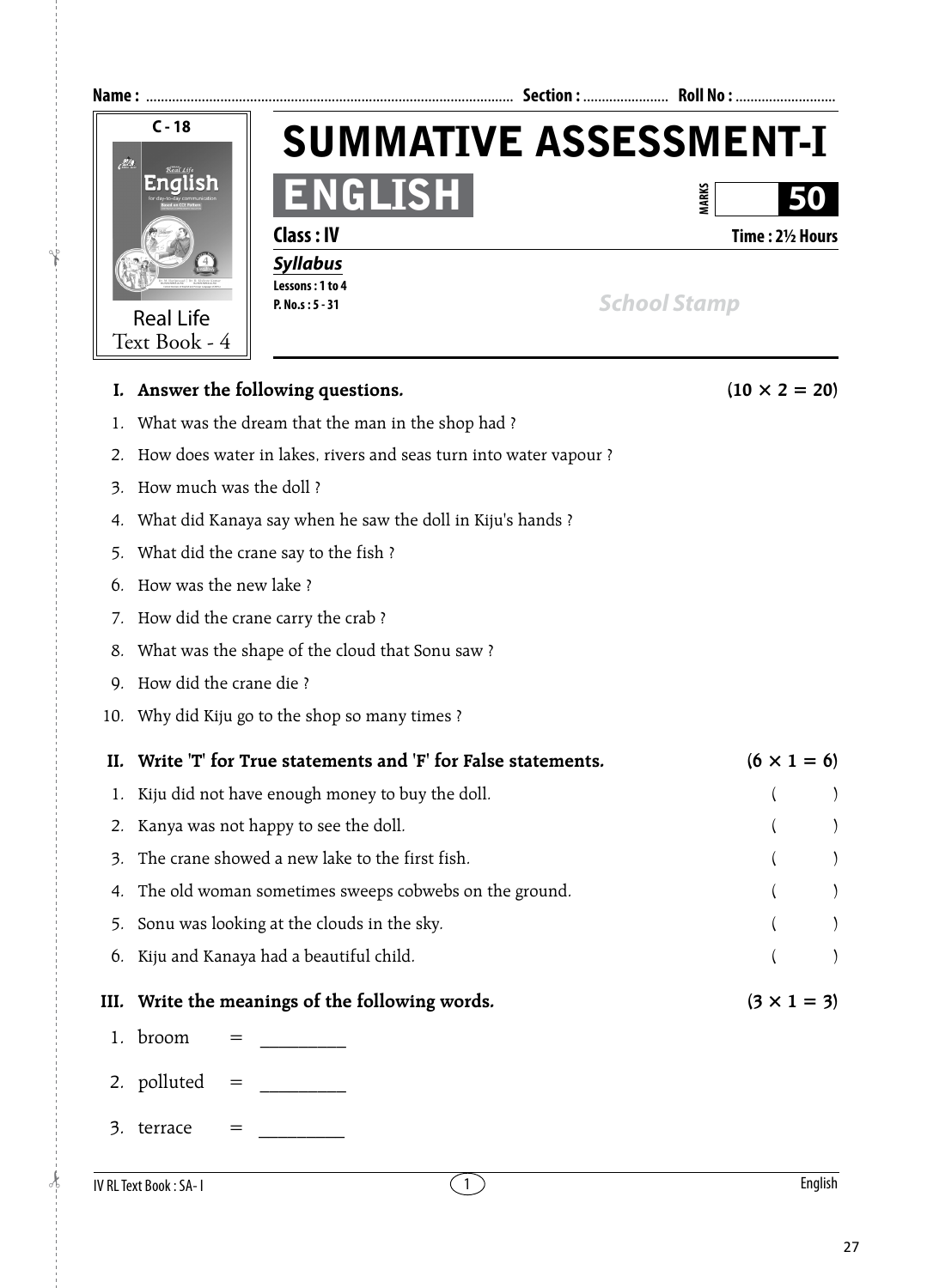|    | IV. Write the opposites of the following words.                                    |                                                                                                            | $(3 \times 1 = 3)$ |
|----|------------------------------------------------------------------------------------|------------------------------------------------------------------------------------------------------------|--------------------|
|    |                                                                                    |                                                                                                            |                    |
|    |                                                                                    |                                                                                                            |                    |
|    |                                                                                    |                                                                                                            |                    |
|    | V. Fill in the blanks with the following words.                                    |                                                                                                            | $(5 \times 1 = 5)$ |
|    | [tastier, closer, shorter, heavier, faster]                                        |                                                                                                            |                    |
|    |                                                                                    |                                                                                                            |                    |
|    | 2. My school is close to my house. The playground is ___________________________   |                                                                                                            |                    |
|    |                                                                                    |                                                                                                            |                    |
| 4. |                                                                                    |                                                                                                            |                    |
|    |                                                                                    |                                                                                                            |                    |
|    |                                                                                    |                                                                                                            |                    |
|    |                                                                                    | VI. Write capital letters, commas, quotation marks etc., wherever necessary. $(2 \times 1\frac{1}{2} = 3)$ |                    |
|    | 1. how much is that doll                                                           |                                                                                                            |                    |
|    | 2. if you want i will take you all to that lake                                    |                                                                                                            |                    |
|    | VII. Fill in the following blanks using a question word.                           |                                                                                                            | $(4 \times 1 = 4)$ |
|    | (what, who, where, why)                                                            |                                                                                                            |                    |
|    | 1. _________________________ is your sister doing ?                                |                                                                                                            |                    |
| 2. | ____________________ are you going to the market ?                                 |                                                                                                            |                    |
| 3. | ______________________ is taking you to the market ?                               |                                                                                                            |                    |
| 4. | are you going?                                                                     |                                                                                                            |                    |
|    | VIII. Complete the following sentences using "have" and "don't have".              |                                                                                                            | $(3 \times 2 = 6)$ |
|    | 1. Do you have a calculator ?                                                      |                                                                                                            |                    |
|    | No. I ______________ a calculator. I _______________ multiplication table book.    |                                                                                                            |                    |
|    | 2. Do you have a ball - point pen ?                                                |                                                                                                            |                    |
|    | Yes. I $\frac{1}{\sqrt{2}}$ a ball - point pen. I $\frac{1}{\sqrt{2}}$ an ink pen. |                                                                                                            |                    |
|    | 3. Do you have a scale ?                                                           |                                                                                                            |                    |
|    | No. I __________________ a scale. But I ________________ a ruler.                  |                                                                                                            |                    |
|    |                                                                                    | ⋇⋇⋇                                                                                                        |                    |
|    | IV RL Text Book: SA-I                                                              | (2)                                                                                                        | English            |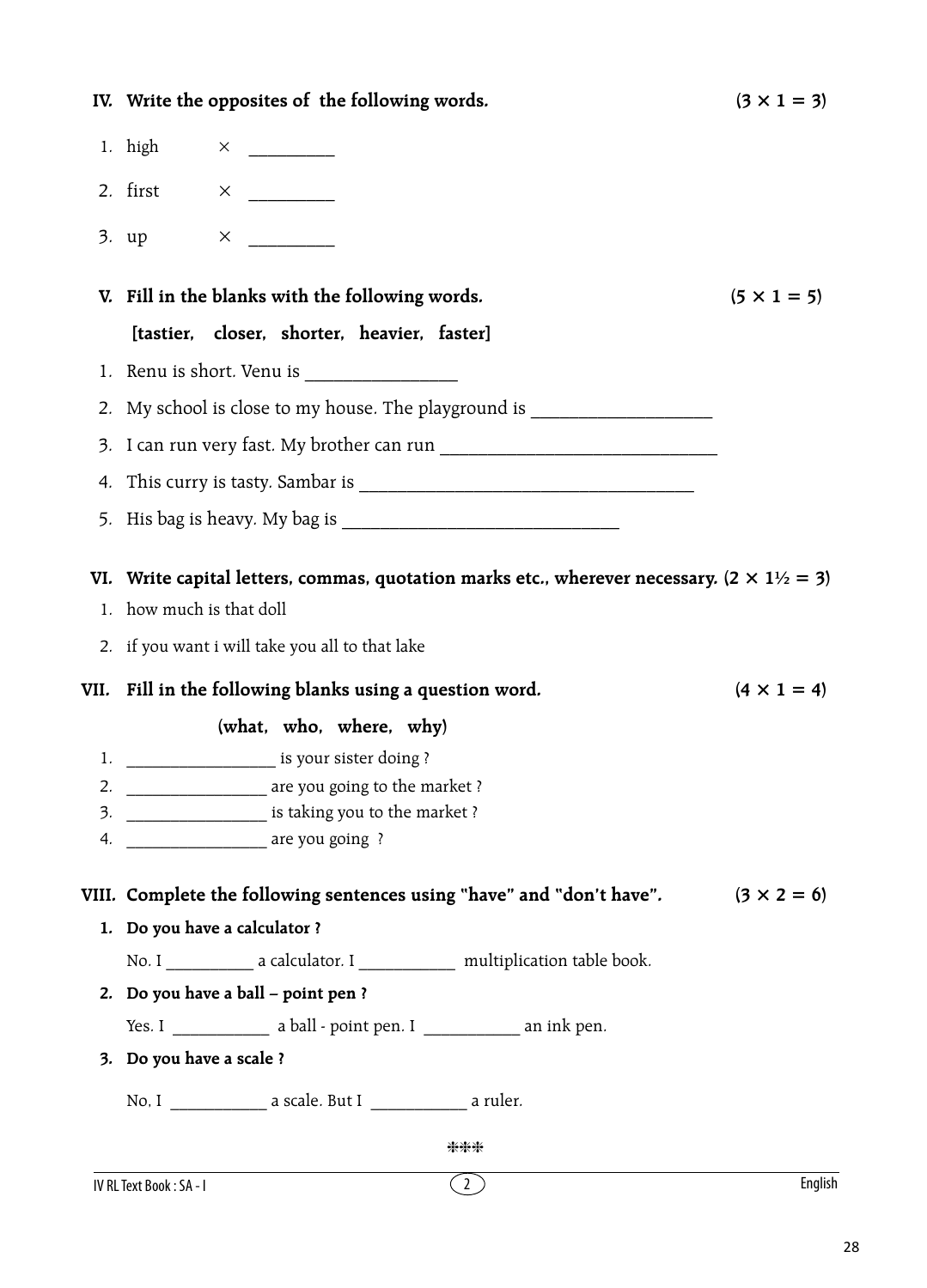

- 4. What was the name of the space ship in which the first person travelled in space ?
- 5. What is prettier than bridges and what does it bridge ?
- 6. How does a cloud become rain ?
- 7. What does a rainbow build from Earth to sky ?
- 8. Who did the king ask to make a big tower ?
- 9. What should we do after lighting a cracker ?
- 10. What was the dream that the man in the shop had ?

| II. Read the following and write TRUE or FALSE in each bracket.    |                    | $(6 \times 1 = 6)$ |  |
|--------------------------------------------------------------------|--------------------|--------------------|--|
| 1. The king was able to touch the Moon.                            |                    |                    |  |
| 2. Deepavali is called Diwalin in North India.                     |                    |                    |  |
| 3. Edmund Hillary was a porter.                                    |                    |                    |  |
| Kiju liked the doll in the window of the shop.                     |                    |                    |  |
| 5. Water from the taps becomes water vapour and turns into clouds. |                    |                    |  |
| 6. Sonu saw an elephant in the sky.                                |                    |                    |  |
| III. Write the meanings of the following words.                    | $(3 \times 1 = 3)$ |                    |  |

- 1. pile
- 2. especially  $=$
- $3.$  bow  $=$

 $\lambda$ 

 $\uparrow$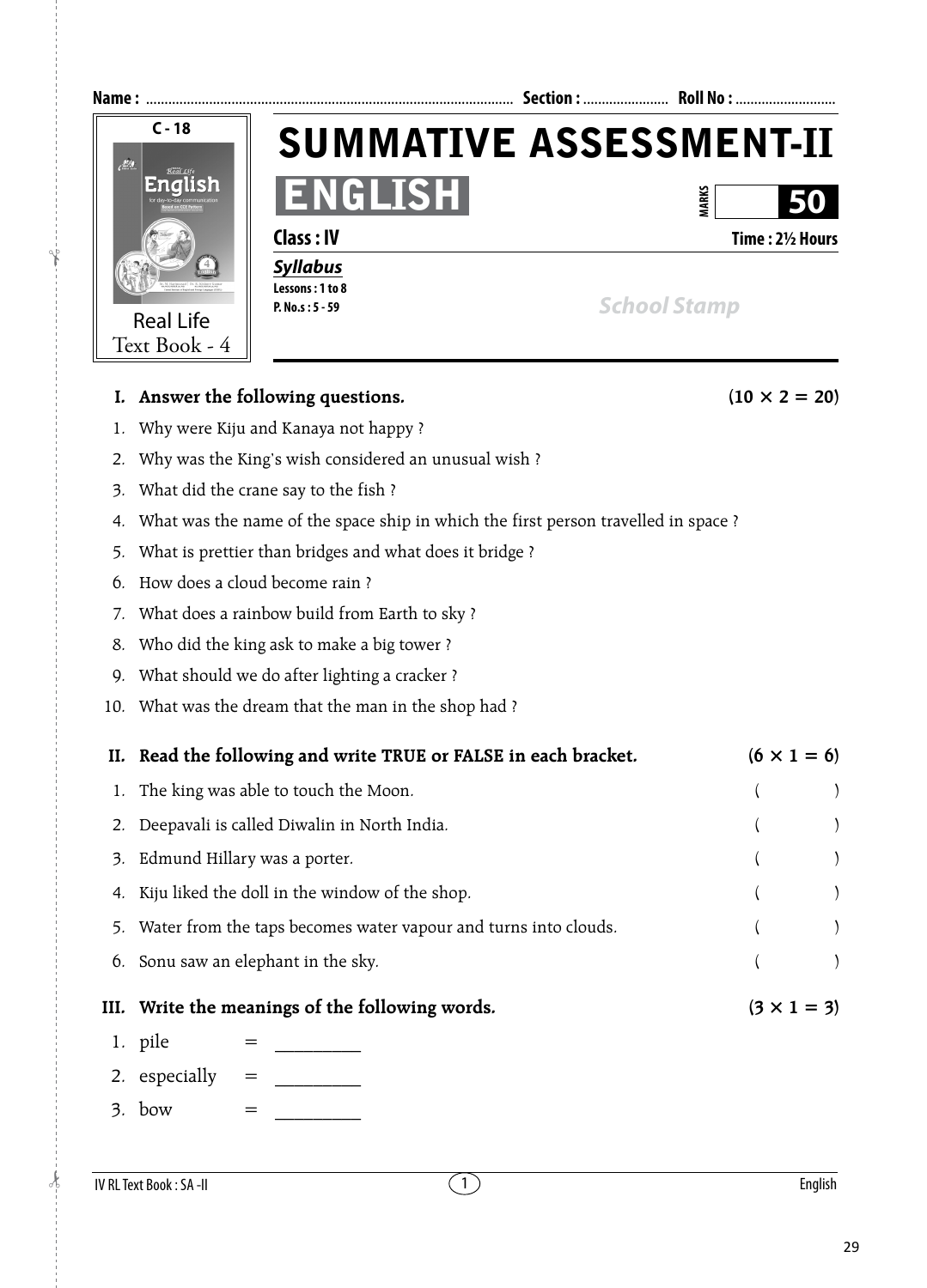|     | IV. Write the opposites of the following words.                                                                                                                   | $(3 \times 1 = 3)$ |  |
|-----|-------------------------------------------------------------------------------------------------------------------------------------------------------------------|--------------------|--|
|     | 1. $close \times$<br>2. $accept \times$                                                                                                                           |                    |  |
|     | 3. lazy $\times$                                                                                                                                                  |                    |  |
|     | V. Write capital letters, commas, question marks etc., wherever necessary in the following<br>sentence.<br>if i don't build the king will punish me what can i do | (2)                |  |
|     | VI. Write the parts of speech of each underlined word in the following sentence.                                                                                  | (2)                |  |
|     | He had a meeting with his ministers.                                                                                                                              |                    |  |
|     | VII. Fill in the missing letters in the following sentences.                                                                                                      | $(3 \times 1 = 3)$ |  |
|     | 1. I ate a few fish $e \_ e \_ d \_ d \_$ this way.                                                                                                               |                    |  |
|     | 2. Always she $r \_ m \_ b \_ c \_ e$ the doll, its eyes and its hair.                                                                                            |                    |  |
|     | 3. I want you to start the work i $\_\_$ e $\_\$ i $\_\_$ e $\_\,$ y.                                                                                             |                    |  |
|     | VIII. Read the following sentences and write who said these sentences and to whom.                                                                                |                    |  |
|     | 1. "I want you to build a tall tower".                                                                                                                            | $(2 \times 2 = 4)$ |  |
|     | 2. "Give the doll to the woman Kiju".                                                                                                                             |                    |  |
| IX. | Write the negative sentences for the following.                                                                                                                   | $(2 \times 1 = 2)$ |  |
|     | 1. Kiju waited till the shop was opened.                                                                                                                          |                    |  |
|     | 2. The God Jizo came into my dream.                                                                                                                               |                    |  |
|     | X. Fill in the blanks with the words given below.                                                                                                                 | $(5 \times 1 = 5)$ |  |
|     | (brighter, happier, taller, longer, closer, bigger)                                                                                                               |                    |  |
| 1.  |                                                                                                                                                                   |                    |  |
| 2.  |                                                                                                                                                                   |                    |  |
| 3.  |                                                                                                                                                                   |                    |  |
| 4.  |                                                                                                                                                                   |                    |  |
|     |                                                                                                                                                                   |                    |  |

hhh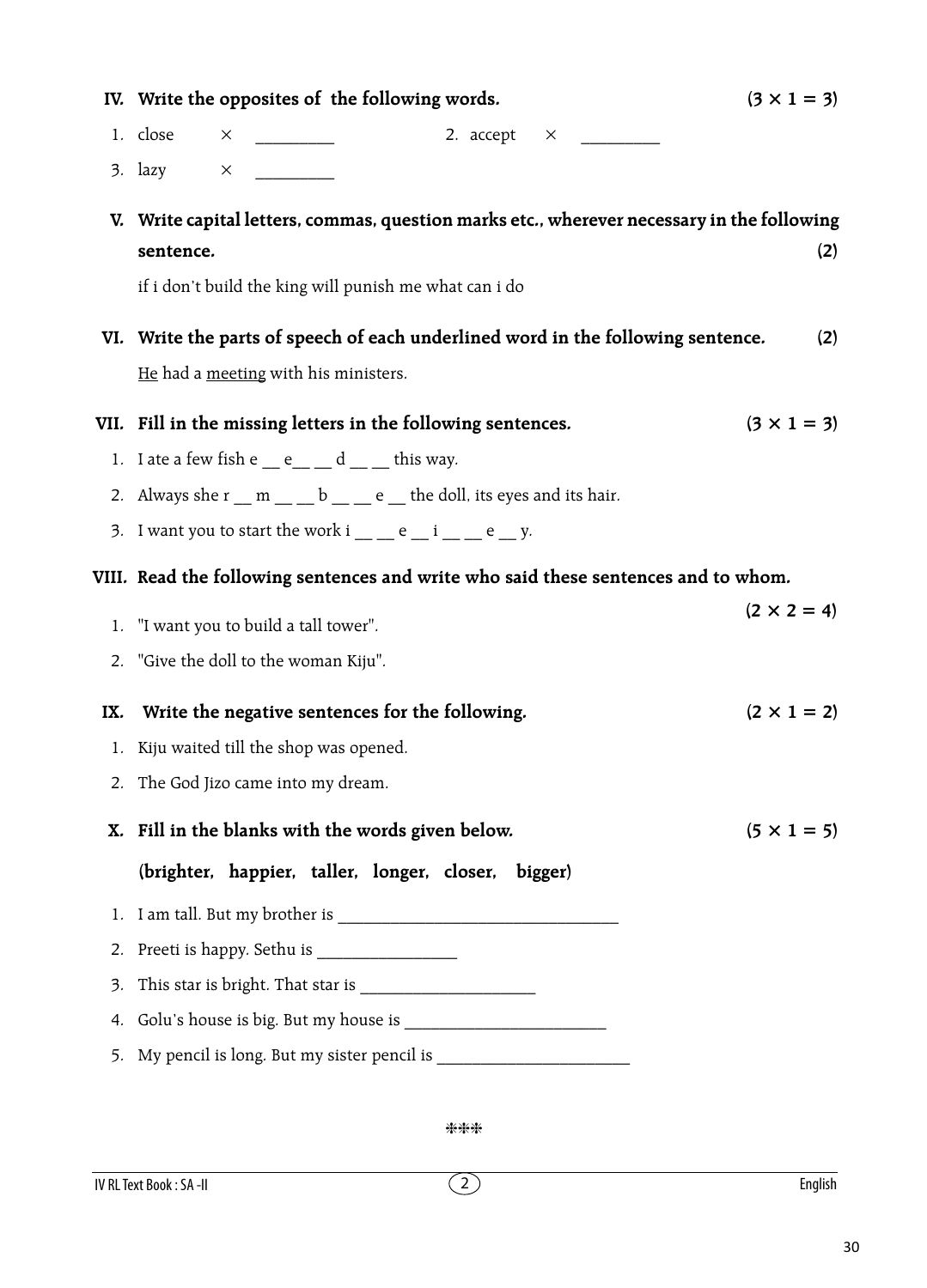

31